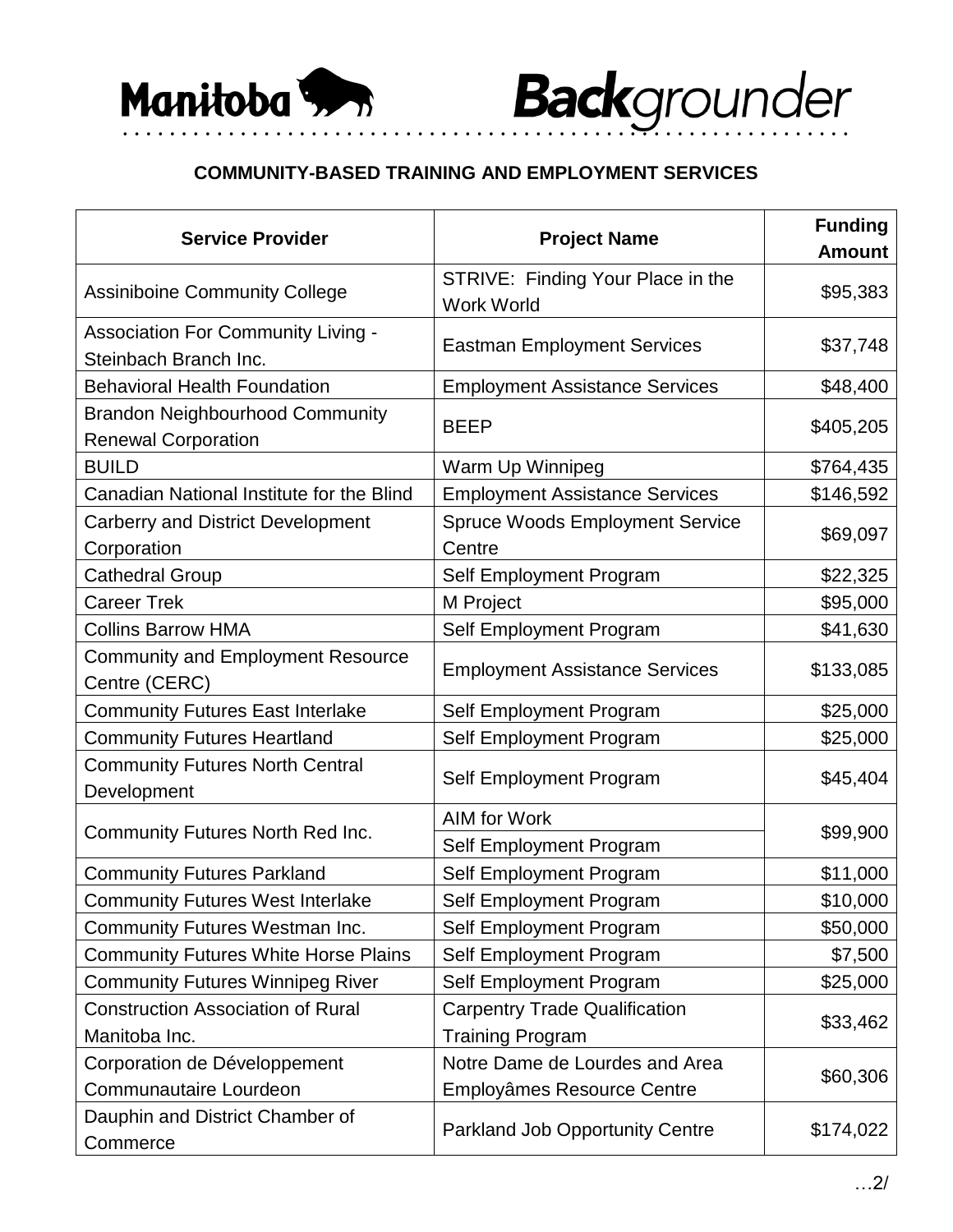| <b>Duck Bay Community Council</b>                                  | Community Clean Up and<br><b>Maintenance Crew</b>                  | \$63,142    |
|--------------------------------------------------------------------|--------------------------------------------------------------------|-------------|
| <b>Economic Development Council for</b>                            |                                                                    |             |
| Manitoba Bilingual Municipalities<br>(CDEM)                        | Self-Employment Program                                            | \$11,000    |
| <b>EDGE Skills Centre</b>                                          | <b>Employment Assistance Services</b>                              | \$280,431   |
| <b>Education and Employment Preparation</b><br><b>Services</b>     | <b>Employment Assistance Services -</b><br><b>Testing Services</b> | \$188,050   |
|                                                                    | <b>Employment Preparation Services</b>                             |             |
| Elbert Chartrand Friendship Centre Inc.                            | <b>SUCCEED Connections</b>                                         | \$17,434    |
| <b>Essential Skills Manitoba</b>                                   | <b>Employment Assistance Services</b>                              | \$1,568,861 |
| <b>Family Dynamics</b>                                             | Self-Employment for Family Child<br>Care                           | \$299,979   |
| <b>Fieldstone Ventures Education and</b><br><b>Training Centre</b> | <b>Employment Assistance Services</b>                              | \$98,328    |
|                                                                    | Manitoba Works!/Job Readiness                                      | \$514,675   |
| Fire Spirit Inc.                                                   | <b>Prospector Training Year 1</b>                                  |             |
| <b>First Nations Mining Economic</b><br>Development Inc.           | <b>Wilderness Safety Training</b>                                  | \$250,000   |
| Flin Flon Aboriginal Friendship Centre<br>Inc.                     | <b>Employment Links Development</b><br>Centre                      | \$267,342   |
|                                                                    | <b>MPI Adult Driver Training Program</b>                           |             |
| Frontier School Division #48                                       | <b>Churchill Employment and Training</b><br><b>Services</b>        | \$64,761    |
| <b>Gateway Counselling Services</b>                                | Shoal Lake First Nation Employment<br><b>Services</b>              | \$17,400    |
| Horizons Management System                                         | <b>Employment Assistance Services</b>                              | \$292,125   |
| <b>Immigrant Centre</b>                                            | <b>Employment Assistance Services</b>                              | \$274,038   |
| <b>Incorporated Community of Cross Lake</b>                        | <b>Employment Assistance Services</b>                              | \$36,357    |
| <b>JobWORKS Employment Education</b>                               | <b>Educational Assistant Internship</b>                            | \$98,575    |
| Programs Incorporated                                              | Program                                                            |             |
| <b>JUST Training Corporation</b>                                   | <b>JUST Training Corporation</b>                                   | \$111,525   |
| Ka Ni Kanichihk                                                    | <b>Honouring Gifts</b>                                             | \$189,436   |
| <b>Knox United Church</b>                                          | Knox Employment Entry Program                                      | \$244,163   |
| Manitoba Association of Friendship<br>Centres                      | <b>Employment Assistance Services</b>                              | \$389,098   |
| Manitoba Metis Federation-Wabowden<br>Local                        | Wabowden Employment and Training<br><b>Services</b>                | \$27,603    |
| Network 4 Change                                                   | Road 2 Success                                                     | \$30,945    |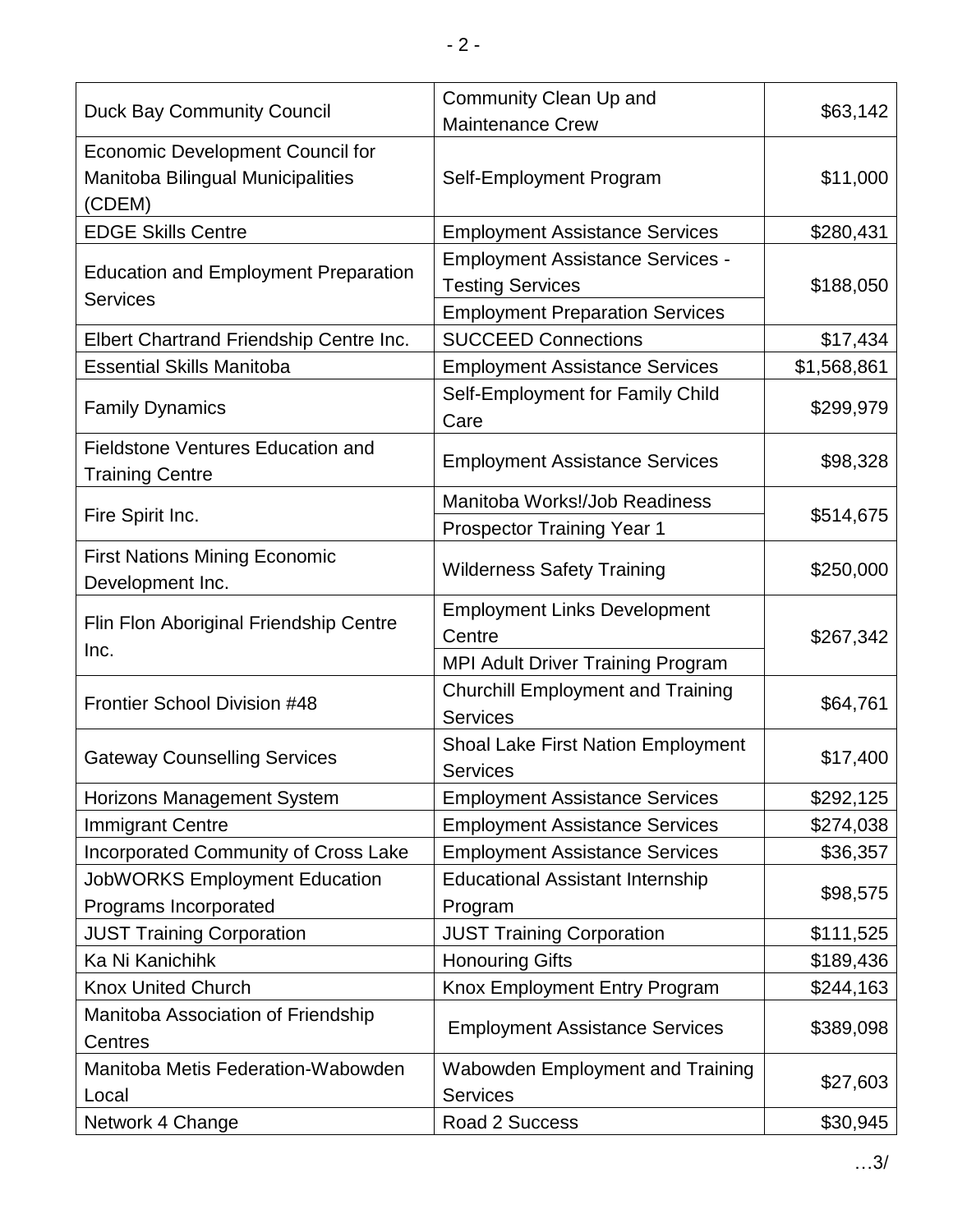| <b>North End Community Renewal</b>      | Citizen's Bridge                         | \$662,172   |
|-----------------------------------------|------------------------------------------|-------------|
| Corporation                             | <b>Employment Assistance Services</b>    |             |
| Northern Manitoba Sector Council        | <b>Northern Construction Trades</b>      | \$394,753   |
|                                         | <b>Training Project</b>                  |             |
|                                         | <b>Swan Valley Mechanical Trades</b>     |             |
|                                         | <b>Training to Employment Initiative</b> |             |
| Northwest Manitoba Community Futures    |                                          |             |
| <b>Development Corporation</b>          | Lynn Lake Regional Resource Centre       | \$48,043    |
| Opening Doors to Success Inc.           | <b>Employability Skills Enhancement</b>  | \$252,290   |
|                                         | Program                                  |             |
|                                         | <b>Employment Assistance Services</b>    | \$2,829,492 |
| <b>Opportunities for Employment</b>     | Manitoba Works! Program                  |             |
| <b>Osborne Village Resource Centre</b>  | <b>Employment Assistance Services</b>    | \$331,880   |
| <b>Parkwest Regional Employment</b>     | <b>Regional Employment Resource</b>      | \$141,657   |
| <b>Resource Centre</b>                  | Centre                                   |             |
| <b>Pluri-Elles</b>                      | <b>Employment Assistance Services</b>    | \$220,416   |
| Portage Learning and Literacy Centre    | <b>Employment Assistance Program</b>     | \$84,336    |
| Prairie Skills Inc.                     | <b>Prairie Skills Employment Service</b> | \$72,476    |
|                                         | Project                                  |             |
| <b>Premier Personnel</b>                | <b>Employment Assistance Services</b>    | \$54,600    |
| <b>Reaching E-Quality Employment</b>    | <b>Employment Assistance Services</b>    | \$865,158   |
| <b>Services</b>                         | Manitoba Works! Program                  |             |
| Regional Connections Inc.               | South Central Immigrant Services         | \$84,847    |
| <b>Salvation Army - WKRP</b>            | <b>Employment Assistance Services</b>    | \$125,056   |
| SAM Inc.                                | Site for Opportunity, Achievement        | \$97,675    |
|                                         | and Readiness                            |             |
|                                         | Holistic Approach to Training and        | \$936,948   |
|                                         | <b>Skills - Computer</b>                 |             |
|                                         | Holistic Approach to Training and        |             |
| Samaritan House Ministries Inc.         | <b>Skills - Literacy</b>                 |             |
|                                         | Samaritan House Employment               |             |
|                                         | <b>Resource Centre</b>                   |             |
|                                         | Age is an Asset                          |             |
| <b>Sara Riel</b>                        | <b>Employment Assistance Services</b>    | \$224,510   |
| Selkirk and District Community Learning | <b>Job Quest - Career Services</b>       | \$124,077   |
| Centre Inc.                             |                                          |             |
| <b>Snow Lake Resource Centre</b>        | <b>Snow Lake Employment Assistance</b>   | \$45,782    |
|                                         | Centre                                   |             |
| <b>Social Skills</b>                    | <b>Employment Assistance Services</b>    | \$164,060   |